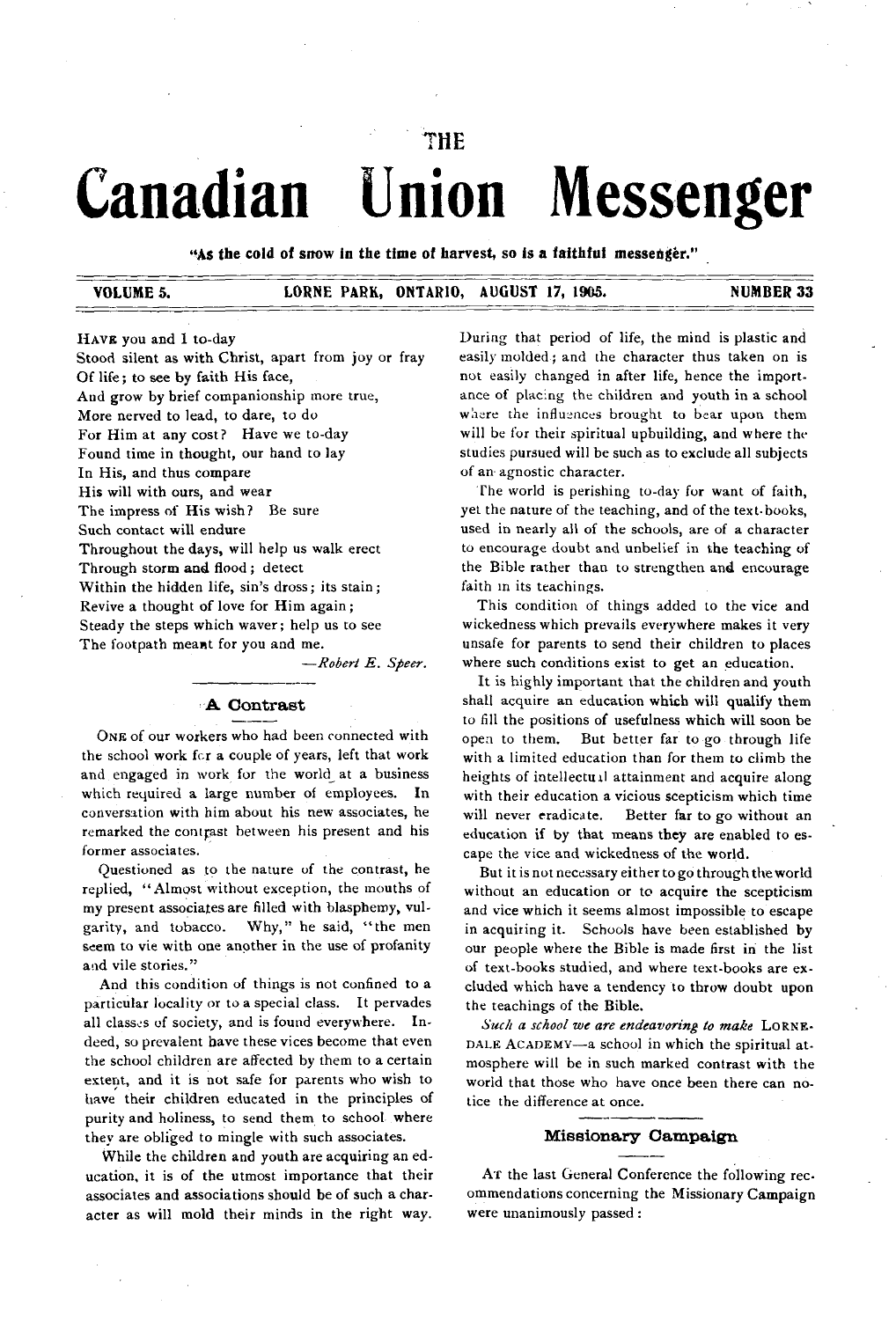#### Missionary Campaign

Realizing that multitudes are "in the valley of decision," and that the time has fully come when the Master pleads with every child of his to " go out quickly into the streets and lanes of the city" and " into the highways and hedges," to bid the hungry and perishing to the marriage feast,—

*IVe recommend*, That the great missionary campaign entered upon last year be strengthened, deepened, and enlarged into a mighty movement for the promulgation of the third angel's message.

To avoid confusion, and to economize effort, we recommend the following : —

GÉNÉRAL PLAN FOR NORTH AMERICA

(1) That the effort to place the *Review and Herald* in every Sabbath-keeping home be continued, especially through the camp-meeting season and early fall.

(2) That a general campaign in North America for our missionary periodicals be entered upon about October I.

(3) That beginning in early November, special efforts be made by conference workers and church officers to interest our people in the sale of forty-percent books.

(4) That the interest aroused by this work be developed by—

*(a)* The liberal use of message-filled tracts.

*(b)* Securing subscriptions for our periodicals.

*(c)'* Holding Bible readings and cottage meetings.

*(d)* Miss ionary correspondence.

(5) That missionary conventions be held October 7 and November 18 in all our churches, to study local needs and to organize for service.

#### Supplies

We approve of the plan to publish four special numbers of *The Signs of the Times* and the *Watchman,* two special issues of *L ife and Health,* and such issues of the foreign papers as their publishers'may deem best.

We look with favor upon the plan of setting aside certain small easy-selling books for the use of those who wish to canvass in their own neighborhoods.

We also approve of the steps being taken in the publication of the Signs of the Times Leaflets, to furnish our ministers and people with an inexpensive literature for general circulation.

#### Organization

*We recommend,* That the General Conference Committee appoint a missionary campaign committee to co-operate with conference officers in the carrying out of these recommendations.

General and sub committees have already been appointed and are organizing for the work.

As will be noted, the first step in this campaign is the effort to place the *Review and Herald* in every

Sabbath-keeping home. This means that at every camp-meeting and in every church the merits of our church paper should be placed before our people. We hope conference and church officers, as well as our conference workers generally, will bear this recommendation in mind and do everything in their power to carry it out.

In view of the valuable instruction, and interesting reports from the world-wide field, which the *Review* contains, it would seem that this part of our missionary campaign would be a pleasant one. Let us take hold of it with a will, and continue until the goal is reached.

This paper will also contain the readings for the missionary conventions together with suggestions as to how they may be held to the greatest profit of all. Therefore our isolated brethren and sisters particularly should have the paper. Let us see that they are not passed by.

Further details concerning the campaign will be given later. H. H. HALL, Assistant Secretary,

General Conference Publication Committee.

## FROM THE FIELD

Halifax, N. S., July 31, 1905.

DEAR MESSENGER :-

My wife and I have just returned from a two weeks visit to Prince Edward Island. We were glad of an opportunity to visit the few sisters in Charlottetown and find them steadfast in the faith. They are anxiously waiting for the help promised them at the General Conference. The sickness of one dear sister and the sudden death of one of her children has broken, down the prejudice of her husband and given me the opportunity of pointing him to the Lord for help and comfort.

As one result of the health meetings held there about a year ago, a lady of talent and education has become interested in the truth. I had some very interesting conversations with her, took her subscription for the *Signs of the Times,* and sold her a copy of Christ's Object Lessons.

On our trip to the island we formed the acquaintance of a New York lawyer and his wife, who were touring Canada. He is a dyspeptic and cigarette victim, and when they learned that I understood the principles of healthful living, they plied me with questions. I was able to give them some advice for which they were very thankful. They will probably visit the Battle Creek Sanitarium. I sold them a copy of Christ's Object Lessons and gave him some tracts on the tobacco habit. I secured their address, and will correspond with them and supply them with our literature.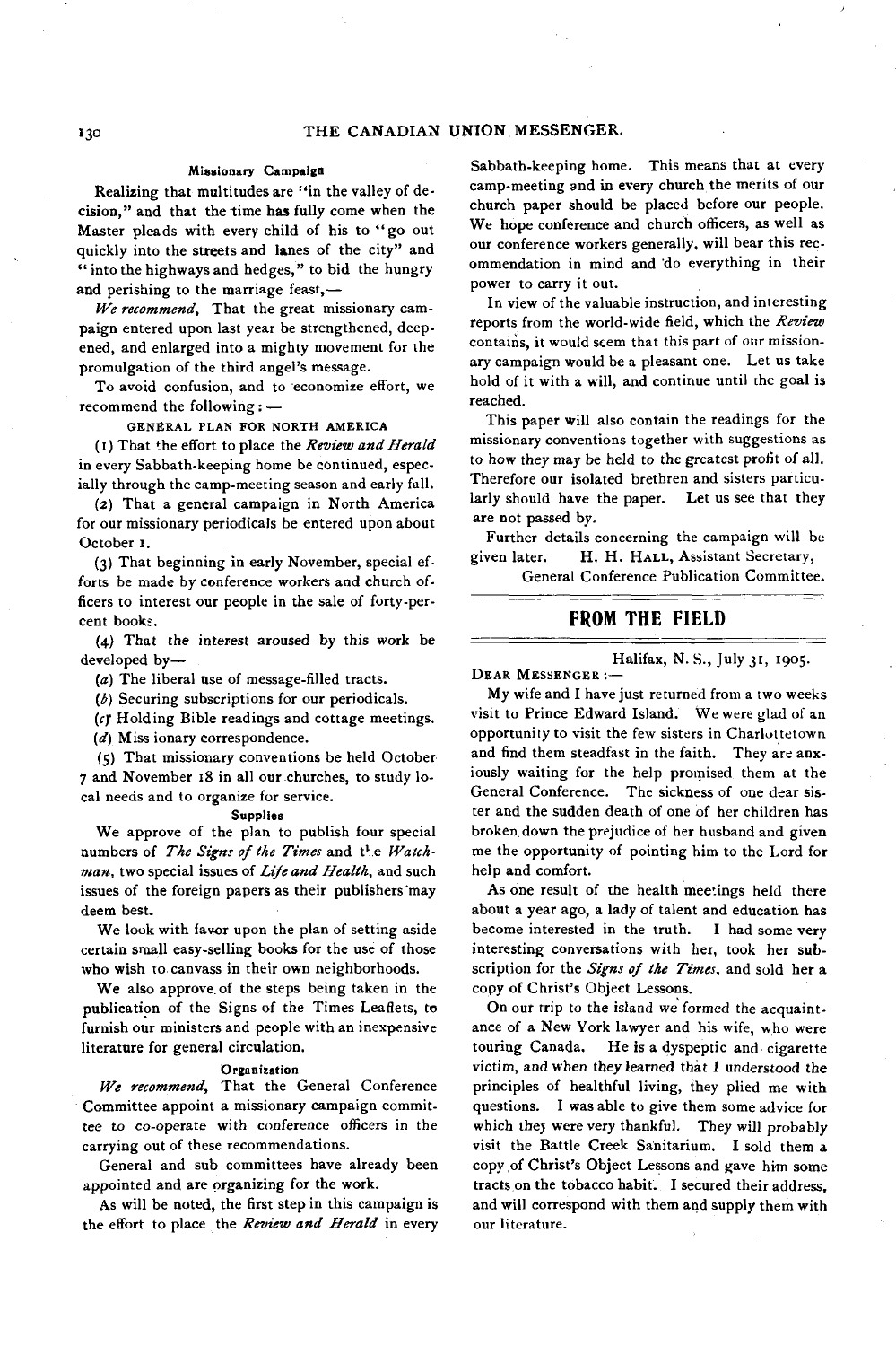These are some of the incidents of our trip, and we were glad of the opportunities to witness for the truth.

We are planning to visit the churches at Tantallon and Indian Harbor during August, and expect mutual blessings in so doing.

The work in Halifax is moving slowly at present, but we hope the fall and winter months will produce good results.

Your brother in the work, J. GREER HANNA.

## From the Maritime Provinces

AFTER long silence, it is a pleasure to say a few words about the conference and school work in the Maritime Conference. We are very sorry that we can have but one tent in the field this year; but on account of the school, the lack of laborers, and the needs of the work at Halifax, it has not been possible to place more than one tent in the field. This is manned by Brethren Andrews, Longard, and Brown, with Sister Minnie Boutilier as organist. They are located at Gagetown, N. B. A good degree of interest has attended their effort thus far. We trust that many souls will be led to the Lord by this effort.

At the school we are able to report rapid progress. We are pushing the work with all our might in order to be ready to start the school work as early this fall as possible. We hope to have all things ready in October, if the Lord prospers our work in the future as he has in the past.

Our new building, which is 26x51 feet, is under roof, and will be ready for the plasterers by August 25, we trust. It contains sixteen rooms, and will provide accommodation for the two teachers and twenty-two students. The cottage that was on the farm when we bought it will provide room for the matron and four students. Thus we can care for twenty-six students and our helpers when the new house is completed.

Of course you will be anxious to know how the finances are coming on. On this I would say that the income has not been what we could have desired. Yet we have been able at all times to pay for the material as we have purchased it, and by so doing we have saved no small sum. But of course we shall need more money to complete the work and have it free from debt. Our crops are all good this year, aud we are confident that the time has come when t.ie school can run on a substantial bas's.

We shall have twelve rooms to furnish with beds and bedding, chairs and tables. The articles for each room will be as follows: One bedstead, one set of springs, one mattress, three chairs, one com-

mode with bowl and pitcher, one table, four comforters, two pillows, and one woollen blanket. Many who do not feel that they can give much money will be able to take an active part in helping to furnish the rooms. You will receive a circular letter soon, telling you how you can do this.

It is time now to begin to prepare to attend the general meeting which will be held at the school in October. Get your work all done and be ready, that at the first sound of the trumpet you may come up at once. The Lord has promised to be with us, and you cannot afford to be absent. *v*

Brethren, the Lord is coming soon, and we must be up and doing or that day will come upon us unawares. See the thousa<sup>1</sup> that have yet to hear the truth before they can be saved. Have we done our part?

#### WM. GUTHRIE.

#### **K ilm aurs , Ont.**

MONDAY, Aug. 7.-The attendance at the tent here increased somewhat during the week, but on Saturday night, in the midst of a storm, while a temperance lecture was in progress, the tackle chain broke, and the top of the tent came down, frightening the people somewhat. Following this it rained the greater part of the day on Sunday, and no service was held until evening.

What this week will bring forth we shall better know when it is past.

We are preaching **the** word **as we have** opportunity, and visiting the people. We still hope for results.

> W. H. THURSTON. تسعيد

## Dennison's Mill<sub>g</sub>, Que.

SINCE our last report we have been continuing the tent effort in this place, and although it is a very busy time at this season of the year, the interest has steadily increased. Brother W. Holden is canvassing when he finds time, besides assisting in the speaking and other tent work, and is having good success. We ask an interest **An** your prayers that the seed sown here may yield fruit that will be garnered into the Kingdom of God.

H. E. RICKARD.

# Clarkson, *Gat.*

**W e** lacked the **congregation at** Sheridan that should have come **out to hear/ the message** for these times. It was haying time and the people were hard at work. We visited from house to house and